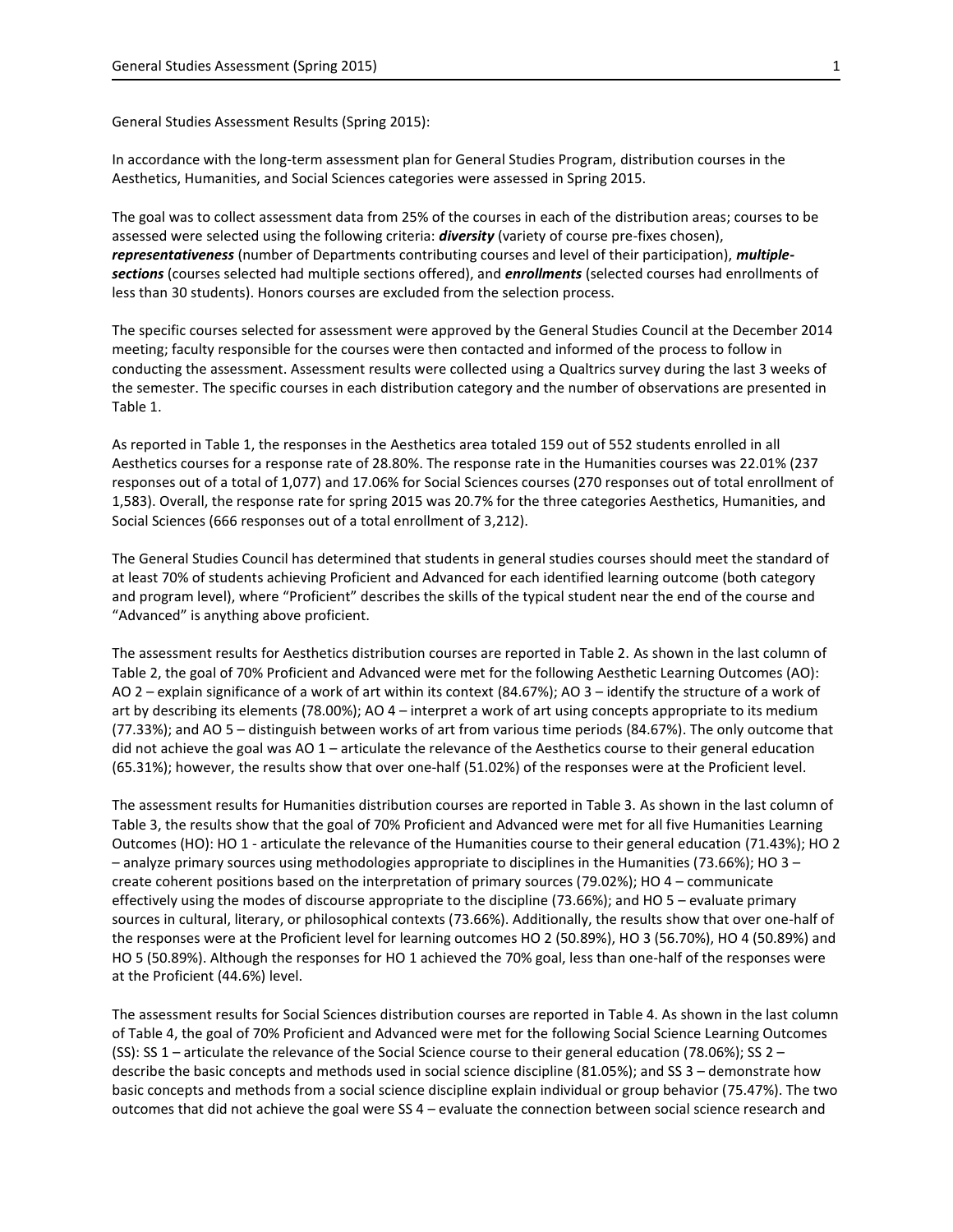social or political policy (47.21%) and SS 5 – apply concepts and methods from a social science discipline to social science research (50.19%). It should be noted that one explanation for not meeting the 70% goal for SS 4 is that 19.7% of the responses were in the Not Assessed category.

In addition to assessing the specific learning outcomes for the courses in the Aesthetics, Humanities, and Social Sciences distribution categories, the instruments used in the assessment process also measured the achievement on the GS Program Level Learning Outcomes; the assessment results for these Program Level Learning Outcomes are reported in Table 5.

As shown in the last column of Table 5, the goal of 70% Proficient and Advanced were met for the following Program Level Learning Outcomes (GS): GS 1 – evaluate information appropriate to the task (75.65%); GS 3 – communicate effectively in spoken form (79.02%); GS 4 – communicate effectively in written form (76.36%); GS 5 – analyze cultural issues within a global context (78.08%); and GS 6 – evaluate in context significant concepts relating to democracy (73.66%). The only outcome that did not achieve the goal was GS 2 – apply principles of critical thinking to demonstrate integrative learning (62.32%).

Overall, the results reported above indicate that the 70% goal was met for the majority of the learning outcomes in each of the distribution categories and program level. Additional information and feedback from instructors carrying out the assessment will be sought prior to making any recommendations regarding strategies to improve the results. In addition, it should be recognized that the results reported above are from the first-time data collection in the assessment cycle. Thus, the results should be considered as the first step in determining the baseline for achievement of the learning outcomes. As more data become available, recommendations for any potential changes can be made.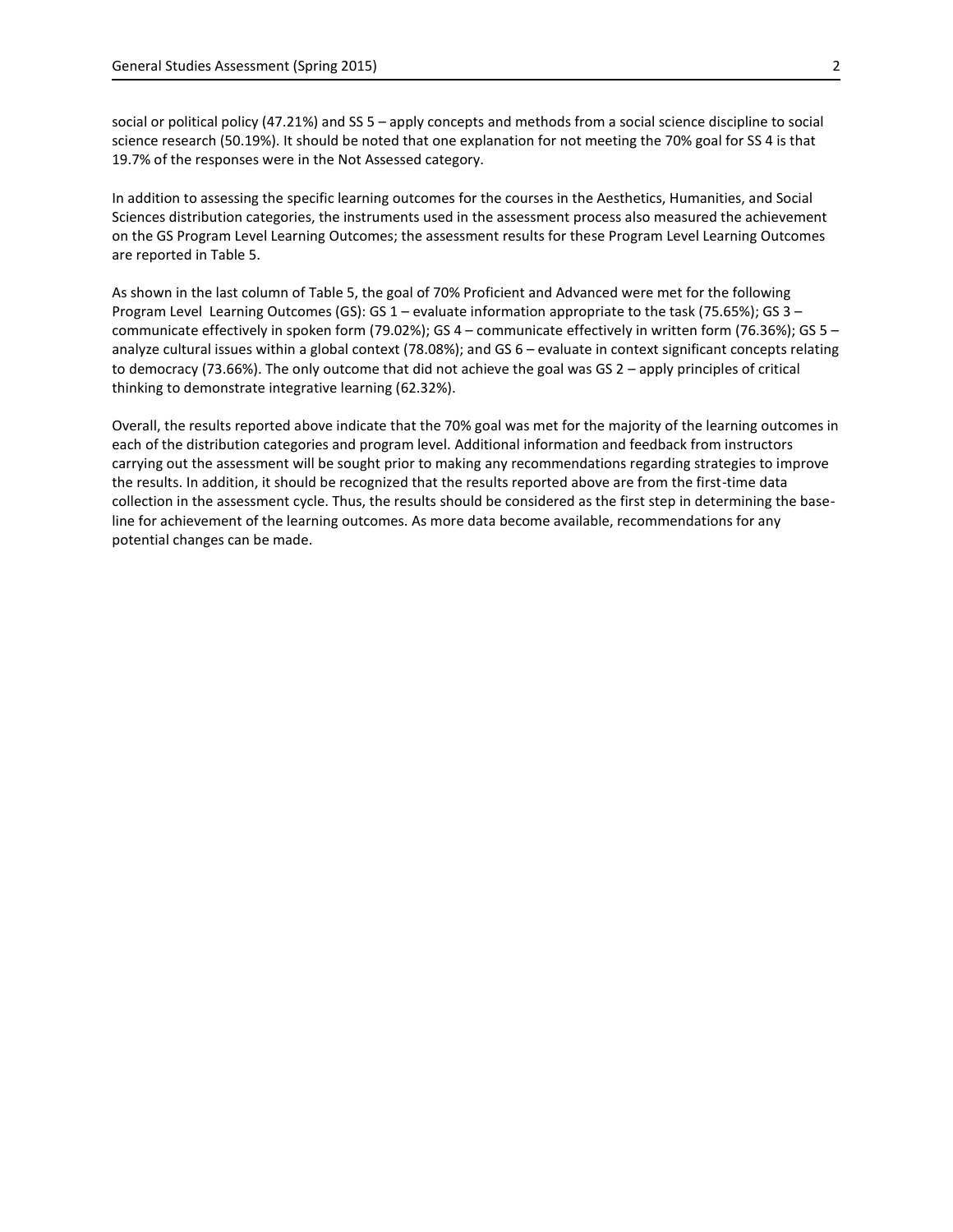| Category                | Course                                             | Responses | Percent assessed |
|-------------------------|----------------------------------------------------|-----------|------------------|
| Aesthetics:             | <b>ART 120</b>                                     | 63        |                  |
|                         | <b>MUS 100</b>                                     | 56        |                  |
|                         | <b>THEA 120</b>                                    | 40        |                  |
|                         | Total                                              | 159       |                  |
|                         | Enrollment in all Aesthetics Courses (spring 2015) | 552       | 28.80            |
| Humanities:             | <b>ENG 251</b>                                     | 38        |                  |
|                         | <b>ENG 254</b>                                     | 20        |                  |
|                         | <b>HIST 211</b>                                    | 34        |                  |
|                         | <b>HIST 251</b>                                    | 57        |                  |
|                         | <b>PHIL 100</b>                                    | 43        |                  |
|                         | <b>PHIL 120</b>                                    | 45        |                  |
|                         | Total                                              | 237       |                  |
|                         | Enrollment in all Humanities Courses (spring 2015) | 1,077     | 22.01            |
| <b>Social Sciences:</b> | <b>CJUS 101</b>                                    | 14        |                  |
|                         | <b>ECON 271</b>                                    | 52        |                  |
|                         | <b>FSID 351</b>                                    | 42        |                  |
|                         | <b>GEOG 104</b>                                    | 40        |                  |
|                         | <b>PSCI 110</b>                                    | 50        |                  |
|                         | SOC 100                                            | 72        |                  |
|                         | Total                                              | 270       |                  |
|                         | Enrollment in all Humanities Courses (spring 2015) | 1,583     | 17.06            |

Table 1. Courses Included in GS Assessment in Spring 2015 and Responses.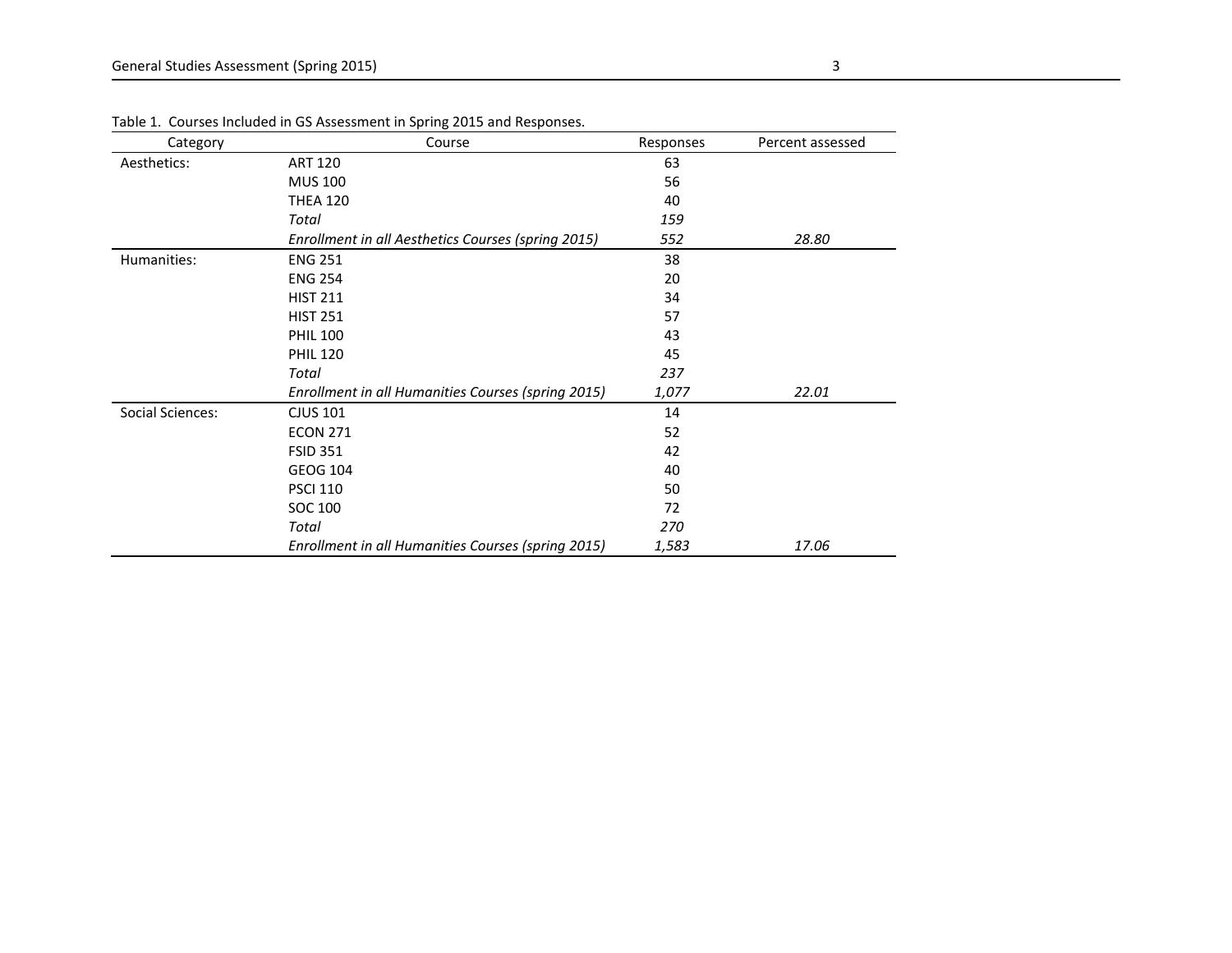|                                                                                                              | <b>Not</b> | Does not |                  |            |            |          | <b>Proficient and</b> |
|--------------------------------------------------------------------------------------------------------------|------------|----------|------------------|------------|------------|----------|-----------------------|
| Aesthetics Learning Outcome (AO):                                                                            | Assessed   | meet     | <b>Beginning</b> | Developing | Proficient | Advanced | <b>Advanced</b>       |
| AO 1: Articulate the relevance of the Aesthetics<br>course to their general education.                       | 0.00       | 2.72     | 8.16             | 23.81      | 51.02      | 14.29    | 65.31                 |
| AO 2: Explain the significance of a work of art<br>within its context (i.e., cultural, historical).          | 2.00       | 0.67     | 2.67             | 10.00      | 58.00      | 26.67    | 84.67                 |
| AO 3: Identify the structure of a work of art<br>(visual/music/theater/dance) by describing its<br>elements. | 2.67       | 0.67     | 4.00             | 14.67      | 62.67      | 15.33    | 78.00                 |
| AO 4: Interpret a work of art using concepts<br>appropriate to its medium.                                   | 2.67       | 0.00     | 4.00             | 16.00      | 56.00      | 21.33    | 77.33                 |
| AO 5: Distinguish between works of art from<br>various time periods and cultures.                            | 2.00       | 0.67     | 2.67             | 10.00      | 58.00      | 26.67    | 84.67                 |

Table 2. Aesthetics Assessment Results for Spring 2015 (Percent of Total Responses by Learning Outcomes).

Table 3. Humanities Assessment Results for Spring 2015 (Percent of Total Responses by Learning Outcomes).

| Humanities Learning Outcome (HO):                                                                     | <b>Not</b><br>Assessed | Does not<br>meet | Beginning | Developing | Proficient | Advanced | <b>Proficient and</b><br><b>Advanced</b> |
|-------------------------------------------------------------------------------------------------------|------------------------|------------------|-----------|------------|------------|----------|------------------------------------------|
| HO 1: Articulate the relevance of the Humanities<br>course to their general education.                | 0.00                   | 1.79             | 2.68      | 24.11      | 44.64      | 26.79    | 71.43                                    |
| HO 2: Analyze primary sources using<br>methodologies appropriate to disciplines in the<br>Humanities. | 0.00                   | 1.56             | 3.57      | 21.21      | 50.89      | 22.77    | 73.66                                    |
| HO 3: Create coherent positions based on the<br>interpretation of primary sources.                    | 0.00                   | 1.34             | 2.68      | 16.96      | 56.70      | 22.32    | 79.02                                    |
| HO 4: Communicate effectively using the modes<br>of discourse appropriate to the discipline.          | 0.00                   | 1.56             | 3.57      | 21.21      | 50.89      | 22.77    | 73.66                                    |
| HO 5: Evaluate primary sources in cultural,<br>historical, literary, or philosophical contexts.       | 0.00                   | 1.56             | 3.57      | 21.21      | 50.89      | 22.77    | 73.66                                    |